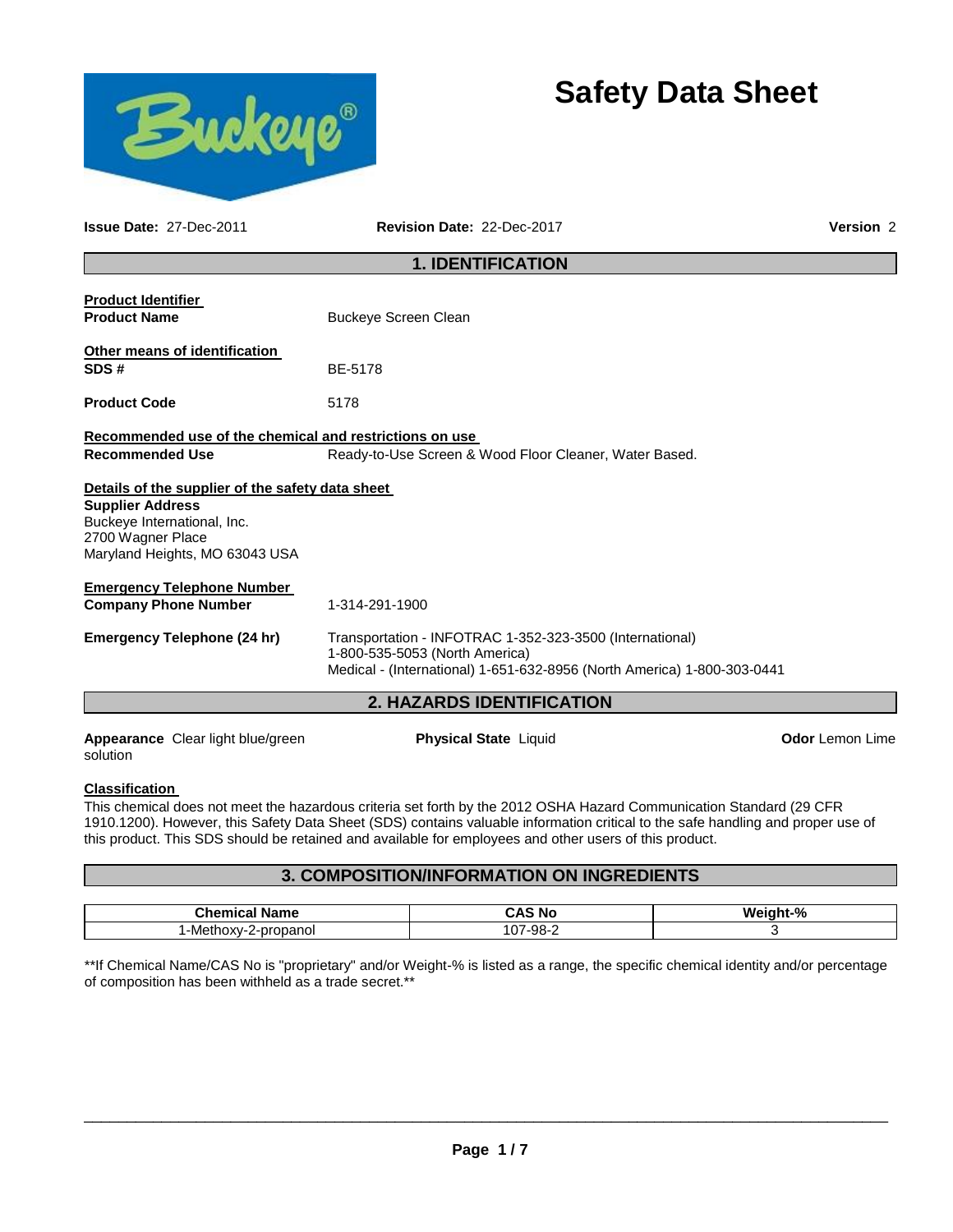#### \_\_\_\_\_\_\_\_\_\_\_\_\_\_\_\_\_\_\_\_\_\_\_\_\_\_\_\_\_\_\_\_\_\_\_\_\_\_\_\_\_\_\_\_\_\_\_\_\_\_\_\_\_\_\_\_\_\_\_\_\_\_\_\_\_\_\_\_\_\_\_\_\_\_\_\_\_\_\_\_\_\_\_\_\_\_\_\_\_\_\_\_\_ **4. FIRST-AID MEASURES**

#### **First Aid Measures**

| <b>Eve Contact</b>                  | Rinse immediately with plenty of water, also under the eyelids, for at least 15 minutes. Get<br>medical attention if irritation persists.         |
|-------------------------------------|---------------------------------------------------------------------------------------------------------------------------------------------------|
| <b>Skin Contact</b>                 | Wash off immediately with plenty of water for at least 15 minutes. If irritation persists, seek<br>medical attention.                             |
| <b>Inhalation</b>                   | Remove to fresh air.                                                                                                                              |
| Ingestion                           | Drink 2-3 large glasses of water. Do not induce vomiting. Call a physician immediately.<br>Never give anything by mouth to an unconscious person. |
| Most important symptoms and effects |                                                                                                                                                   |
| <b>Symptoms</b>                     | May be irritating to skin and eyes.                                                                                                               |
|                                     | Indication of any immediate medical attention and special treatment needed                                                                        |
|                                     |                                                                                                                                                   |

## **Notes to Physician Treat symptomatically.**

## **5. FIRE-FIGHTING MEASURES**

#### **Suitable Extinguishing Media**

Use extinguishing measures that are appropriate to local circumstances and the surrounding environment.

#### **Unsuitable Extinguishing Media** Not determined.

#### **Specific Hazards Arising from the Chemical**

Combustion products may be toxic.

**Hazardous Combustion Products** Carbon oxides.

## **Protective equipment and precautions for firefighters**

As in any fire, wear self-contained breathing apparatus pressure-demand, MSHA/NIOSH (approved or equivalent) and full protective gear.

## **6. ACCIDENTAL RELEASE MEASURES**

#### **Personal precautions, protective equipment and emergency procedures**

| <b>Personal Precautions</b>      | Use personal protection recommended in Section 8.                                                                                                                   |
|----------------------------------|---------------------------------------------------------------------------------------------------------------------------------------------------------------------|
| <b>Environmental Precautions</b> | Prevent from entering into soil, ditches, sewers, waterways and/or groundwater. See<br>Section 12, Ecological Information. See Section 13: DISPOSAL CONSIDERATIONS. |

#### **Methods and material for containment and cleaning up**

**Methods for Containment** Prevent further leakage or spillage if safe to do so.

**Methods for Clean-Up** Pick up with mop, wet/dry vac, or absorbent material. Rinse area with clear water and allow floor to dry before allowing traffic.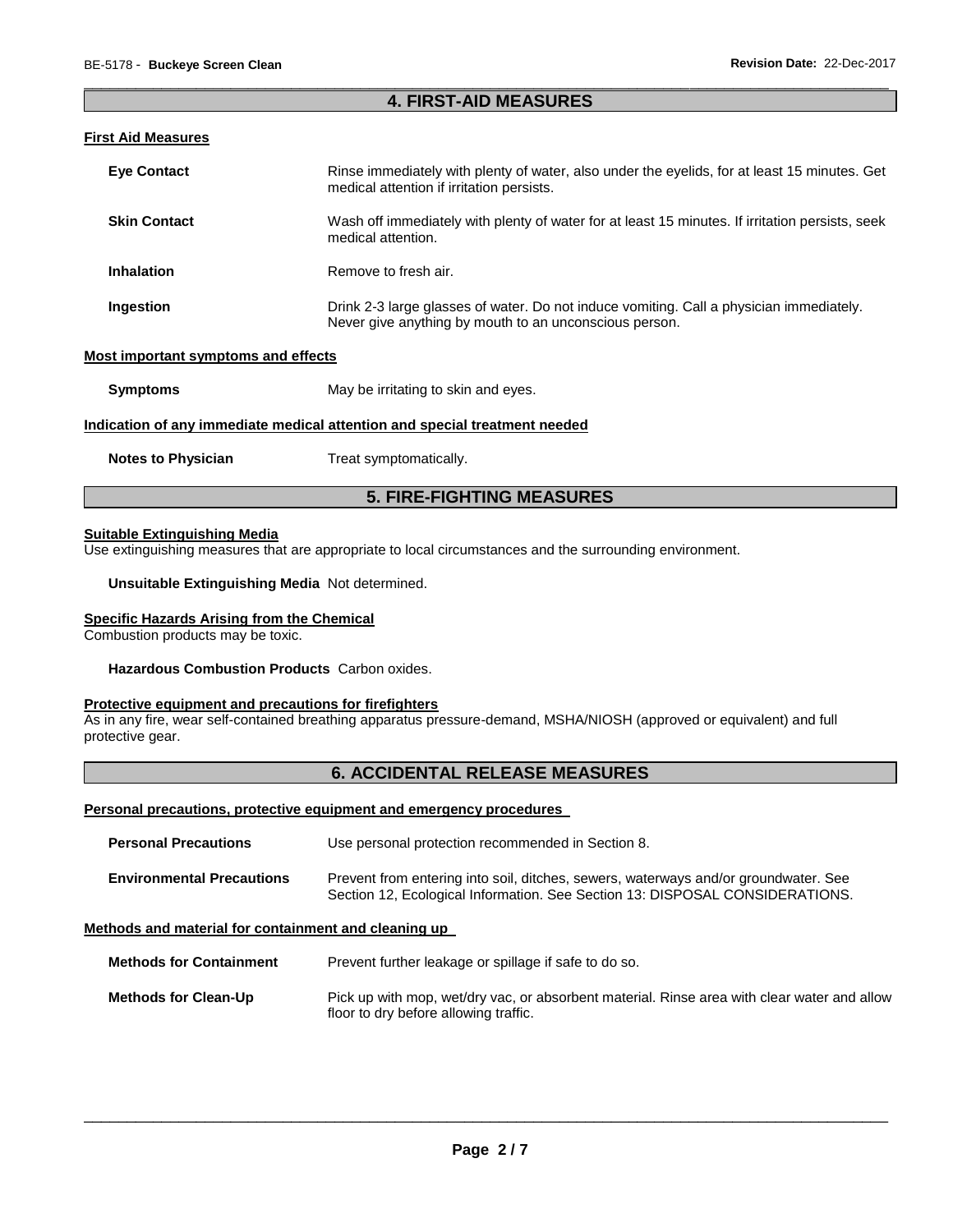#### \_\_\_\_\_\_\_\_\_\_\_\_\_\_\_\_\_\_\_\_\_\_\_\_\_\_\_\_\_\_\_\_\_\_\_\_\_\_\_\_\_\_\_\_\_\_\_\_\_\_\_\_\_\_\_\_\_\_\_\_\_\_\_\_\_\_\_\_\_\_\_\_\_\_\_\_\_\_\_\_\_\_\_\_\_\_\_\_\_\_\_\_\_ **7. HANDLING AND STORAGE**

#### **Precautions for safe handling**

| Advice on Safe Handling | Handle in accordance with good industrial hygiene and safety practice. Use personal  |
|-------------------------|--------------------------------------------------------------------------------------|
|                         | protection recommended in Section 8. Avoid contact with skin, eyes or clothing. Keep |
|                         | containers closed when not in use.                                                   |

#### **Conditions for safe storage, including any incompatibilities**

| <b>Storage Conditions</b>     | Keep container tightly closed and store in a cool, dry and well-ventilated place. Store at<br>room temperature. |
|-------------------------------|-----------------------------------------------------------------------------------------------------------------|
| <b>Incompatible Materials</b> | Chlorine bleach.                                                                                                |

## **8. EXPOSURE CONTROLS/PERSONAL PROTECTION**

#### **Exposure Guidelines**

| <b>Chemical Name</b> | <b>ACGIH TLV</b> | <b>OSHA PEL</b>                      | <b>NIOSH IDLH</b>          |
|----------------------|------------------|--------------------------------------|----------------------------|
| 1-Methoxy-2-propanol | STEL: 150 ppm    | (vacated) TWA: 100 ppm               | TWA: 100 ppm               |
| 107-98-2             | TWA: 100 ppm     | (vacated) TWA: $360 \text{ mg/m}^3$  | TWA: $360 \text{ mg/m}^3$  |
|                      |                  | (vacated) STEL: 150 ppm              | STEL: 150 ppm              |
|                      |                  | (vacated) STEL: $540 \text{ mg/m}^3$ | STEL: $540 \text{ mg/m}^3$ |

#### **Appropriate engineering controls**

**Engineering Controls** Ensure adequate ventilation, especially in confined areas. Eyewash stations. Showers.

#### **Individual protection measures, such as personal protective equipment**

**Eye/Face Protection Risk of contact: Wear approved safety goggles. Skin and Body Protection •• Rubber gloves. Respiratory Protection** No protection is ordinarily required under normal conditions of use and with adequate ventilation.

**General Hygiene Considerations** Handle in accordance with good industrial hygiene and safety practice.

### **9. PHYSICAL AND CHEMICAL PROPERTIES**

**Information on basic physical and chemical properties**

| <b>Physical State</b> | Liauid                          |                       |        |
|-----------------------|---------------------------------|-----------------------|--------|
| Appearance            | Clear light blue/green solution | Odor                  | Floral |
| Color                 | Clear light blue/green          | <b>Odor Threshold</b> | Not de |

**Color Threshold** Not determined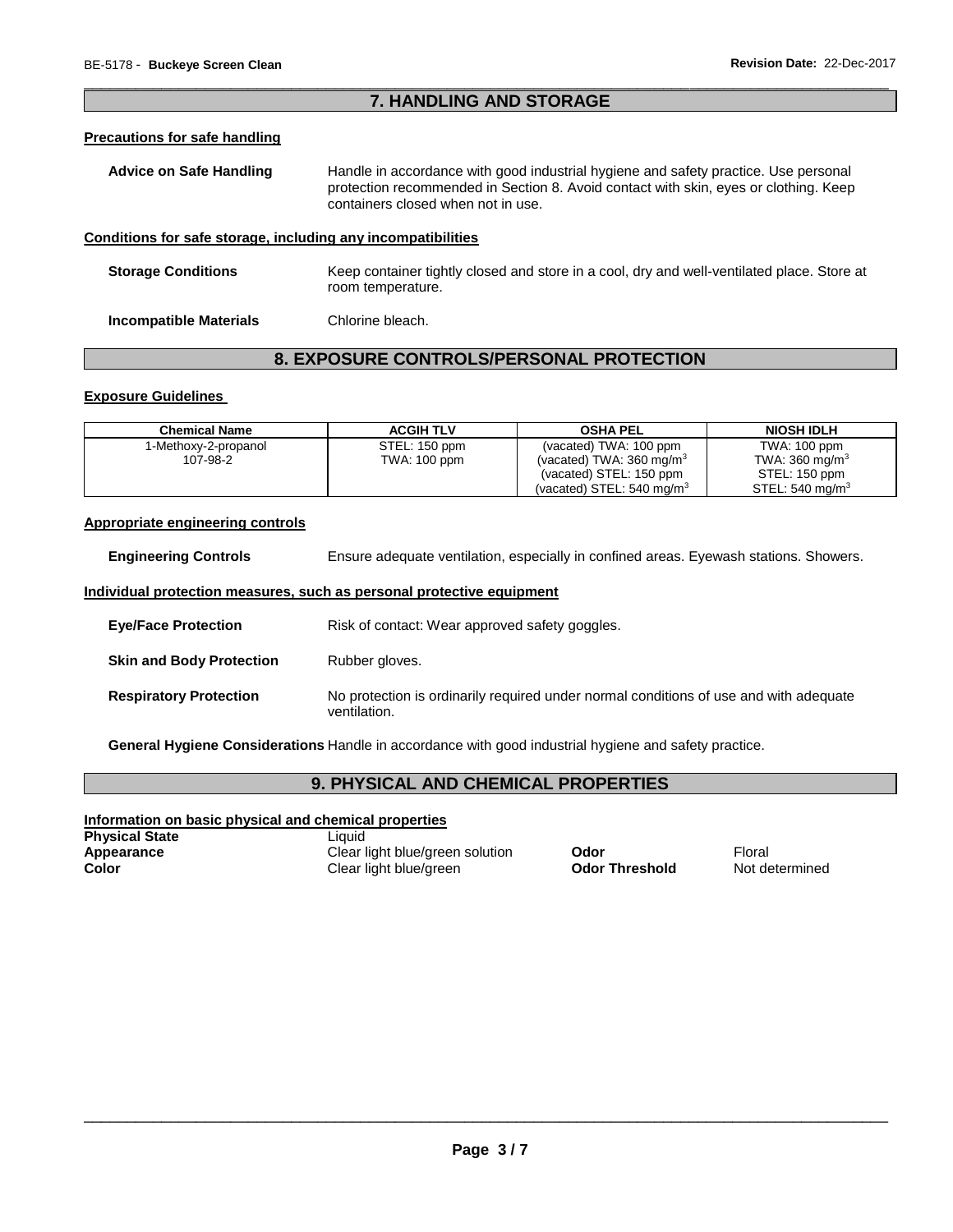| <b>Property</b>                     | Values                    | Remarks • Method |  |
|-------------------------------------|---------------------------|------------------|--|
| рH                                  | 8.5 - 9.5 (conc. and RTU) |                  |  |
| <b>Melting Point/Freezing Point</b> | Not determined            |                  |  |
| <b>Boiling Point/Boiling Range</b>  | 100 °C / 212 °F           |                  |  |
| <b>Flash Point</b>                  | None                      | Tag Closed Cup   |  |
| <b>Evaporation Rate</b>             | 1.0                       | (Water = 1)      |  |
| <b>Flammability (Solid, Gas)</b>    | Liquid-Not applicable     |                  |  |
| <b>Upper Flammability Limits</b>    | Not applicable            |                  |  |
| <b>Lower Flammability Limit</b>     | Not applicable            |                  |  |
| <b>Vapor Pressure</b>               | Not determined            |                  |  |
| <b>Vapor Density</b>                | Not determined            |                  |  |
| <b>Specific Gravity</b>             | 1.00                      |                  |  |
| <b>Water Solubility</b>             | Infinite                  |                  |  |
| Solubility in other solvents        | Not determined            |                  |  |
| <b>Partition Coefficient</b>        | Not determined            |                  |  |
| <b>Auto-ignition Temperature</b>    | Not determined            |                  |  |
| <b>Decomposition Temperature</b>    | Not determined            |                  |  |
| <b>Kinematic Viscosity</b>          | Not determined            |                  |  |
| <b>Dynamic Viscosity</b>            | Not determined            |                  |  |
| <b>Explosive Properties</b>         | Not determined            |                  |  |
| <b>Oxidizing Properties</b>         | Not determined            |                  |  |

## **10. STABILITY AND REACTIVITY**

#### **Reactivity**

Not reactive under normal conditions.

#### **Chemical Stability**

Stable under recommended storage conditions.

#### **Possibility of Hazardous Reactions**

None under normal processing.

**Hazardous Polymerization** Hazardous polymerization does not occur.

#### **Conditions to Avoid**

Keep separated from incompatible substances. Keep out of reach of children.

## **Incompatible Materials**

Chlorine bleach.

#### **Hazardous Decomposition Products**

Carbon oxides.

## **11. TOXICOLOGICAL INFORMATION**

#### **Information on likely routes of exposure**

#### **Product Information**

- **Eye Contact Avoid contact with eyes.**
- **Skin Contact Avoid contact with skin.**
- **Inhalation Avoid breathing vapors or mists.**
- **Ingestion Do not ingest.**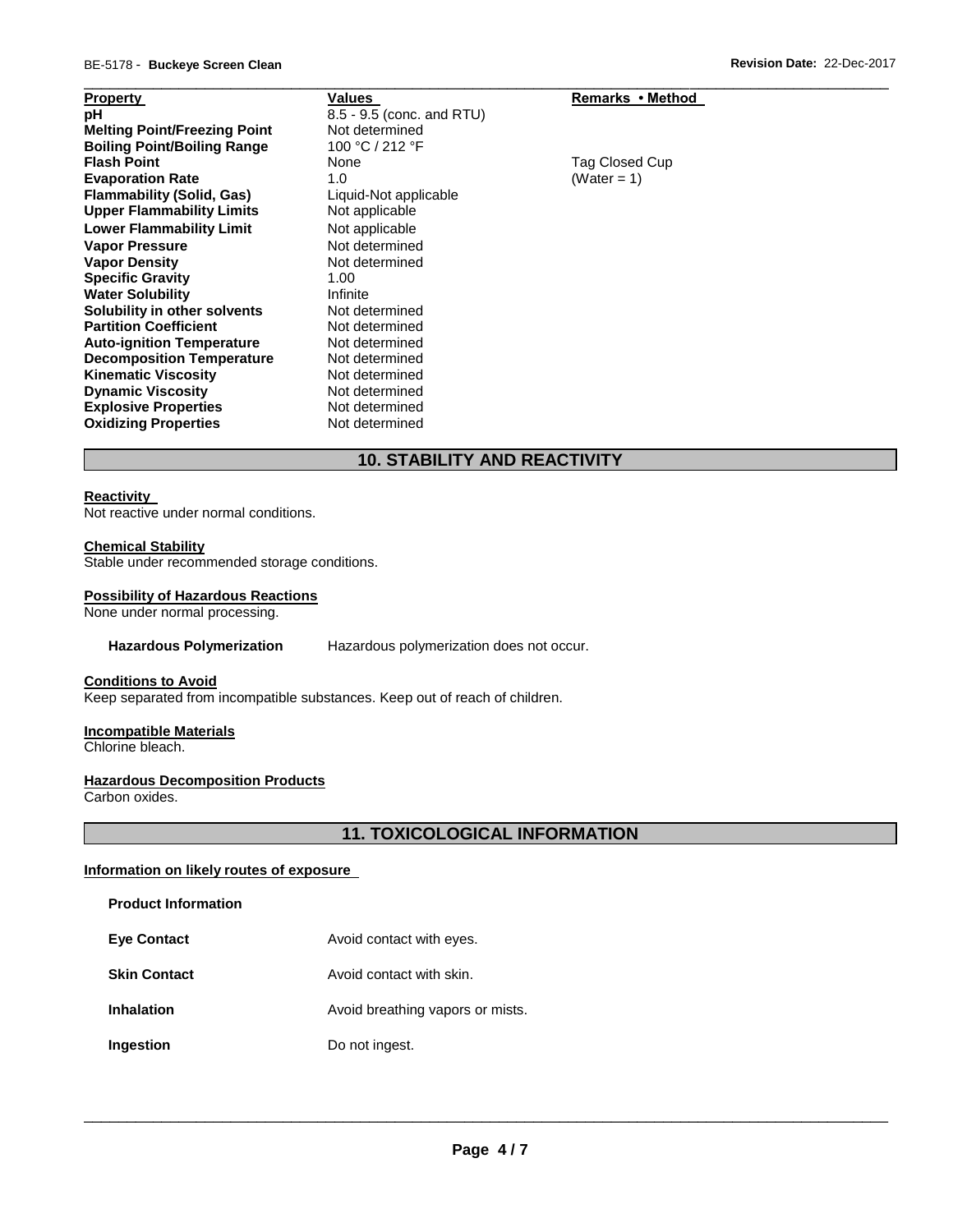#### **Component Information**

| <b>Chemical Name</b>             | Oral LD50             | <b>Dermal LD50</b>           | <b>Inhalation LC50</b>                       |
|----------------------------------|-----------------------|------------------------------|----------------------------------------------|
| 1-Methoxy-2-propanol<br>107-98-2 | Rat<br>$= 5200$ mg/kg | Rabbit<br>13000 mg/kg<br>$=$ | (Rat ) 4 h > 24 mg/L<br>$= 54.6$ ma/L<br>Rat |

\_\_\_\_\_\_\_\_\_\_\_\_\_\_\_\_\_\_\_\_\_\_\_\_\_\_\_\_\_\_\_\_\_\_\_\_\_\_\_\_\_\_\_\_\_\_\_\_\_\_\_\_\_\_\_\_\_\_\_\_\_\_\_\_\_\_\_\_\_\_\_\_\_\_\_\_\_\_\_\_\_\_\_\_\_\_\_\_\_\_\_\_\_

#### **Information on physical, chemical and toxicological effects**

**Symptoms** Please see section 4 of this SDS for symptoms.

#### **Delayed and immediate effects as well as chronic effects from short and long-term exposure**

**Carcinogenicity** This product does not contain any carcinogens or potential carcinogens as listed by OSHA, IARC or NTP.

#### **Numerical measures of toxicity**

Not determined

### **12. ECOLOGICAL INFORMATION**

#### **Ecotoxicity**

The product is not classified as environmentally hazardous. However, this does not exclude the possibility that large or frequent spills can have a harmful or damaging effect on the environment.

#### **Component Information**

| <b>Chemical Name</b>             | Algae/aguatic plants | Fish                                                                                                | <b>Toxicity to</b><br>microorganisms | <b>Crustacea</b>                       |
|----------------------------------|----------------------|-----------------------------------------------------------------------------------------------------|--------------------------------------|----------------------------------------|
| 1-Methoxy-2-propanol<br>107-98-2 |                      | 20.8: 96 h Pimephales<br>promelas g/L LC50 static<br>4600 - 10000: 96 h<br>Leuciscus idus mg/L LC50 |                                      | 23300: 48 h Daphnia magna<br>mg/L EC50 |
|                                  |                      | static                                                                                              |                                      |                                        |

#### **Persistence/Degradability**

Not determined.

#### **Bioaccumulation**

Not determined.

#### **Mobility**

| <b>Chemical Name</b> | <b>Coefficient</b><br>Partition |
|----------------------|---------------------------------|
| I-Methoxy-2-propanol | 0.437<br>-<br>$\sim$ $\sim$     |
| 107-98-2             |                                 |

#### **Other Adverse Effects**

Not determined

## **13. DISPOSAL CONSIDERATIONS**

#### **Waste Treatment Methods**

| <b>Disposal of Wastes</b>     | Disposal should be in accordance with applicable regional, national and local laws and<br>regulations. |
|-------------------------------|--------------------------------------------------------------------------------------------------------|
| <b>Contaminated Packaging</b> | Disposal should be in accordance with applicable regional, national and local laws and<br>regulations. |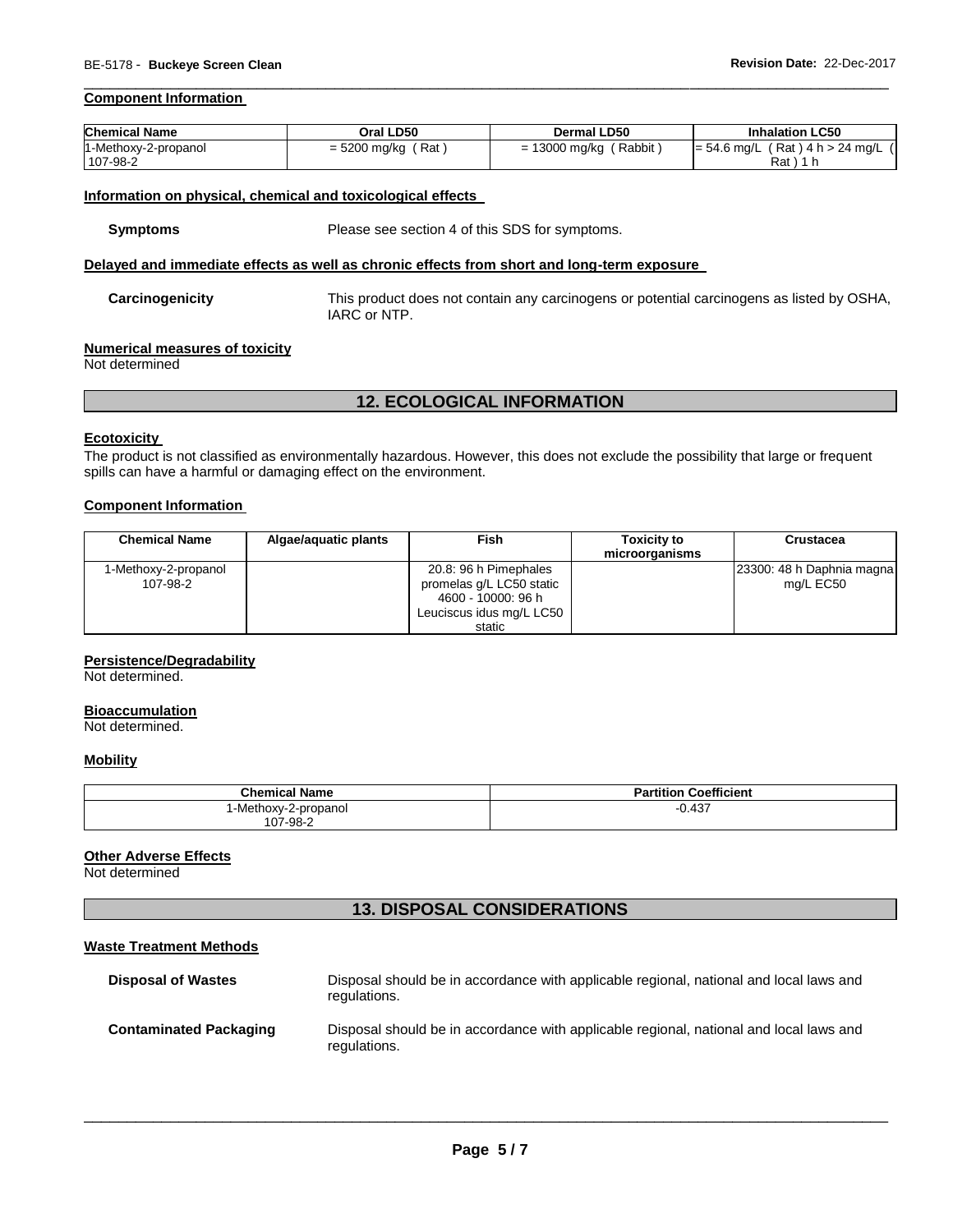# **14. TRANSPORT INFORMATION Note Please see current shipping paper for most up to date shipping information, including** exemptions and special circumstances. **DOT** Not regulated **IATA** Not regulated

\_\_\_\_\_\_\_\_\_\_\_\_\_\_\_\_\_\_\_\_\_\_\_\_\_\_\_\_\_\_\_\_\_\_\_\_\_\_\_\_\_\_\_\_\_\_\_\_\_\_\_\_\_\_\_\_\_\_\_\_\_\_\_\_\_\_\_\_\_\_\_\_\_\_\_\_\_\_\_\_\_\_\_\_\_\_\_\_\_\_\_\_\_

**IMDG** Not regulated

## **15. REGULATORY INFORMATION**

#### **International Inventories**

| <b>Chemical Name</b>       | <b>TSCA</b> | DSL | <b>NDSL</b> | <b>EINECS</b> | <b>ELINCS</b> | ENCS    | <b>IECSC</b> | $(2 - \alpha)$<br><b>NEGL</b> | <b>PICCS</b> | <b>AICS</b> |
|----------------------------|-------------|-----|-------------|---------------|---------------|---------|--------------|-------------------------------|--------------|-------------|
| o-Methoxy- ا<br>2-propanol | Present     |     |             | Present       |               | Present |              | Present                       |              |             |

#### **Legend:**

*TSCA - United States Toxic Substances Control Act Section 8(b) Inventory* 

*DSL/NDSL - Canadian Domestic Substances List/Non-Domestic Substances List* 

*EINECS/ELINCS - European Inventory of Existing Chemical Substances/European List of Notified Chemical Substances* 

*ENCS - Japan Existing and New Chemical Substances* 

*IECSC - China Inventory of Existing Chemical Substances* 

*KECL - Korean Existing and Evaluated Chemical Substances* 

*PICCS - Philippines Inventory of Chemicals and Chemical Substances* 

*AICS - Australian Inventory of Chemical Substances* 

#### **US Federal Regulations**

#### **CERCLA**

This material, as supplied, does not contain any substances regulated as hazardous substances under the Comprehensive Environmental Response Compensation and Liability Act (CERCLA) (40 CFR 302) or the Superfund Amendments and Reauthorization Act (SARA) (40 CFR 355).

#### **SARA 313**

Section 313 of Title III of the Superfund Amendments and Reauthorization Act of 1986 (SARA). This product does not contain any chemicals which are subject to the reporting requirements of the Act and Title 40 of the Code of Federal Regulations, Part 372

#### **CWA (Clean Water Act)**

This product does not contain any substances regulated as pollutants pursuant to the Clean Water Act (40 CFR 122.21 and 40 CFR 122.42)

#### **US State Regulations**

#### **California Proposition 65**

This product does not contain any Proposition 65 chemicals.

#### **U.S. State Right-to-Know Regulations**

| <b>Chemical Name</b> | <b>New Jersey</b> | ıssachusetts<br>ма | Pennsvlvania |
|----------------------|-------------------|--------------------|--------------|
| 1-Methoxy-2-propanol |                   |                    |              |
| 107-98-2             |                   |                    |              |